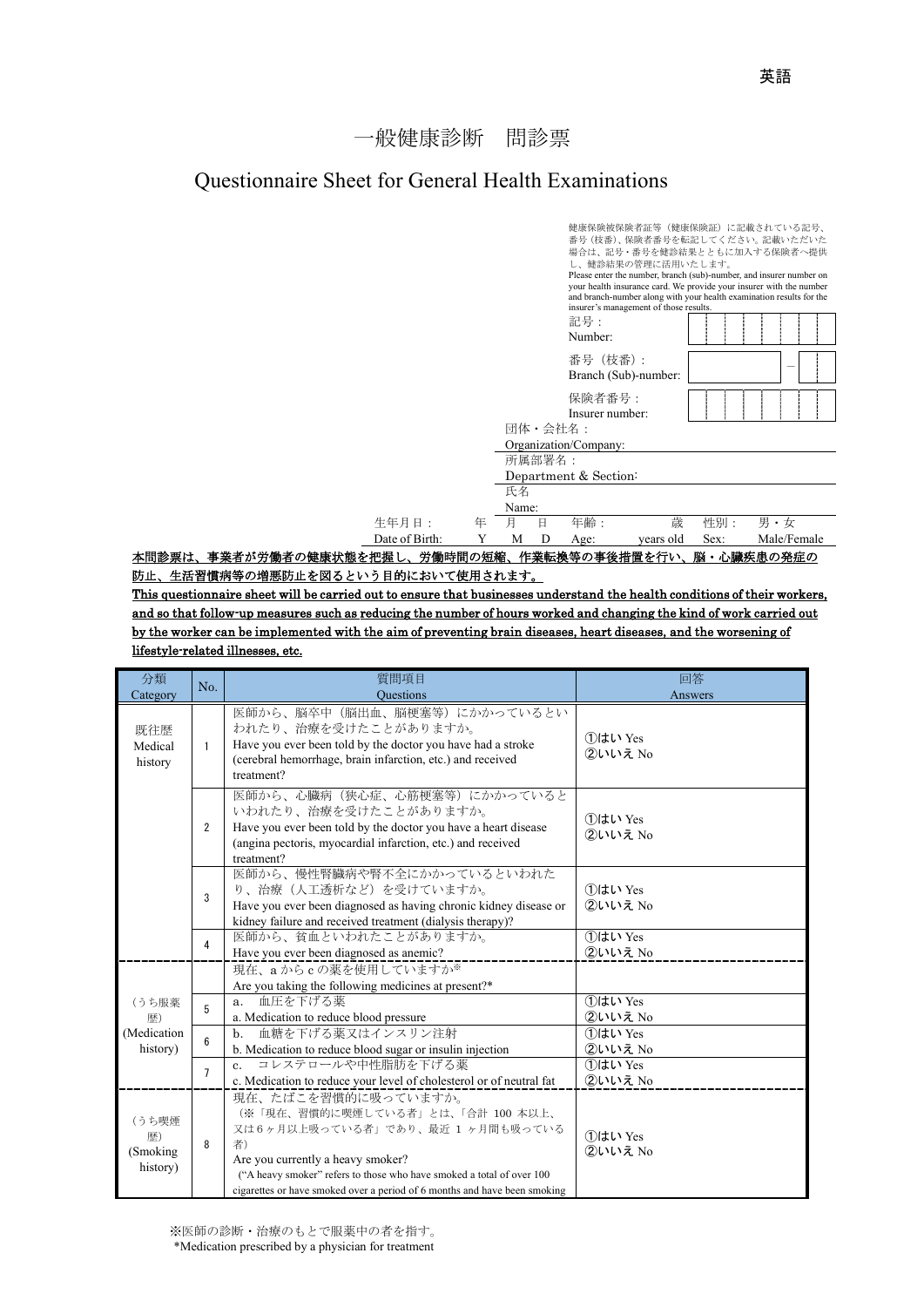| 分類<br>Category               | No.            | 質問項目<br>Questions                                                                                                                                                                                                                      | 回答<br>Answers                                                                                                                                                                                                       |
|------------------------------|----------------|----------------------------------------------------------------------------------------------------------------------------------------------------------------------------------------------------------------------------------------|---------------------------------------------------------------------------------------------------------------------------------------------------------------------------------------------------------------------|
| 業務歴<br>Work<br>history       | $\overline{9}$ | over the past month.)<br>これまでに、重量物の取扱いのある業務経験がありますか。<br>Have you ever handled heavy objects in your work?                                                                                                                              | 1はい Yes<br>②いいえ No                                                                                                                                                                                                  |
|                              | 10             | これまでに、粉塵の多い環境での業務経験がありますか。<br>Have you ever worked in an environment with lots of rocks,<br>sand, or dust?                                                                                                                             | 1はい Yes<br>2いいえ No                                                                                                                                                                                                  |
|                              | 11             | これまでに、激しい振動を伴う業務経験がありますか。<br>Have you ever used a machine that vibrates at high speed in your<br>work?                                                                                                                                 | ①はい Yes<br>2いいえ No                                                                                                                                                                                                  |
|                              | 12             | これまでに、有害物質の取扱いのある業務経験がありますか。<br>Have you ever handled a hazardous substance in your work?                                                                                                                                              | 1はい Yes<br>②いいえ No                                                                                                                                                                                                  |
|                              | 13             | これまでに、放射線の取扱いのある業務経験がありますか。<br>Have you ever handled radiation in your work?                                                                                                                                                           | 1はい Yes<br>2いいえ No                                                                                                                                                                                                  |
|                              | 14             | 現在の職場では、どのような勤務体制で働いていますか。<br>What is your current work shift?                                                                                                                                                                         | ①常時日勤<br>Always on a day shift<br>2常時夜勤<br>Always on a night shift<br>3交替制 (日勤と夜勤の両方あり)<br>On an alternative shift (Both day and night<br>shifts)                                                                   |
|                              | 15             | 現在の職場での、直近1ヶ月間の1日あたりの平均的な労働<br>時間はどのぐらいですか。(昼食等の休憩時間を除き、時間外<br>労働を含む)<br>What are your average hours worked per day at your current<br>workplace during the past month (excluding lunchtime and break<br>time and including overtime)? | 16時間未満<br>Less than 6 hours<br>26時間以上8時間未満<br>6 or more hours and less than 8 hours<br>38時間以上10時間未満<br>8 or more hours and less than 10 hours<br>410 時間以上<br>10 or more hours                                       |
|                              | 16             | 現在の職場での、直近1ヶ月間の1週間あたりの平均的な労<br>働日数はどのぐらいですか。<br>What are your average days worked per week at your current<br>workplace during the past month?                                                                                         | 13日間未満<br>Less than 3 days<br>23日間以上5日間未満<br>3 or more days and less than 5 days<br>③5日間<br>5 days<br>46日間以上<br>6 or more days                                                                                      |
| 体重増加<br>Body<br>weight gain  | 17             | 20 歳の時の体重から 10kg 以上増加していますか。<br>Have you gained over 10 kg from your weight at age 20?                                                                                                                                                 | ①はい Yes<br>2いいえ No                                                                                                                                                                                                  |
| 身体活動<br>Physical<br>activity | 18             | 1回 30 分以上の軽く汗をかく運動を週 2 日以上、1年以<br>上実施していますか。<br>Are you in a habit of doing exercise to sweat lightly for over 30<br>minutes a time, 2 times weekly, for over a year?                                                                  | ①はい Yes<br>②いいえ No                                                                                                                                                                                                  |
|                              | 19             | 日常生活において歩行又は同等の身体活動を1日1時間以上<br>実施していますか。<br>In your daily life do you walk or do any equivalent amount of<br>physical activity for more than one hour a day?                                                                           | 1はい Yes<br>②いいえ No                                                                                                                                                                                                  |
|                              | 20             | ほぼ同じ年齢の同性と比較して歩く速度が速いですか。<br>Is your walking speed faster than the speed of those of your age and<br>sex?                                                                                                                              | 1はい Yes<br>2いいえ No                                                                                                                                                                                                  |
| 歯の状態<br>Teeth<br>condition   | 21             | 食事をかんで食べる時の状態はどれにあてはまりますか。<br>Which of these best describes your condition while eating and<br>chewing on food?                                                                                                                        | ①何でもかんで食べることができる<br>I can chew on anything.<br>2歯や歯ぐき、かみあわせなど気にな<br>る部分があり、かみにくいことがあ<br>る<br>Sometimes I have difficulty chewing due<br>to problems of tooth, gum, or occlusion.<br>3ほとんどかめない<br>I can hardly chew. |
| 食習慣<br>Dietary<br>habits     | 22             | 人と比較して食べる速度が速いですか。<br>Is your eating speed quicker than others?                                                                                                                                                                        | ①速い Quicker<br>②ふつう Normal<br>③遅い Slower                                                                                                                                                                            |
|                              | 23             | 就寝前の 2 時間以内に夕食をとることが週に 3 回以上あり<br>ますか。<br>Do you eat supper two hours before bedtime more than 3 times a<br>week?                                                                                                                      | 1はい Yes<br>2いいえ No                                                                                                                                                                                                  |